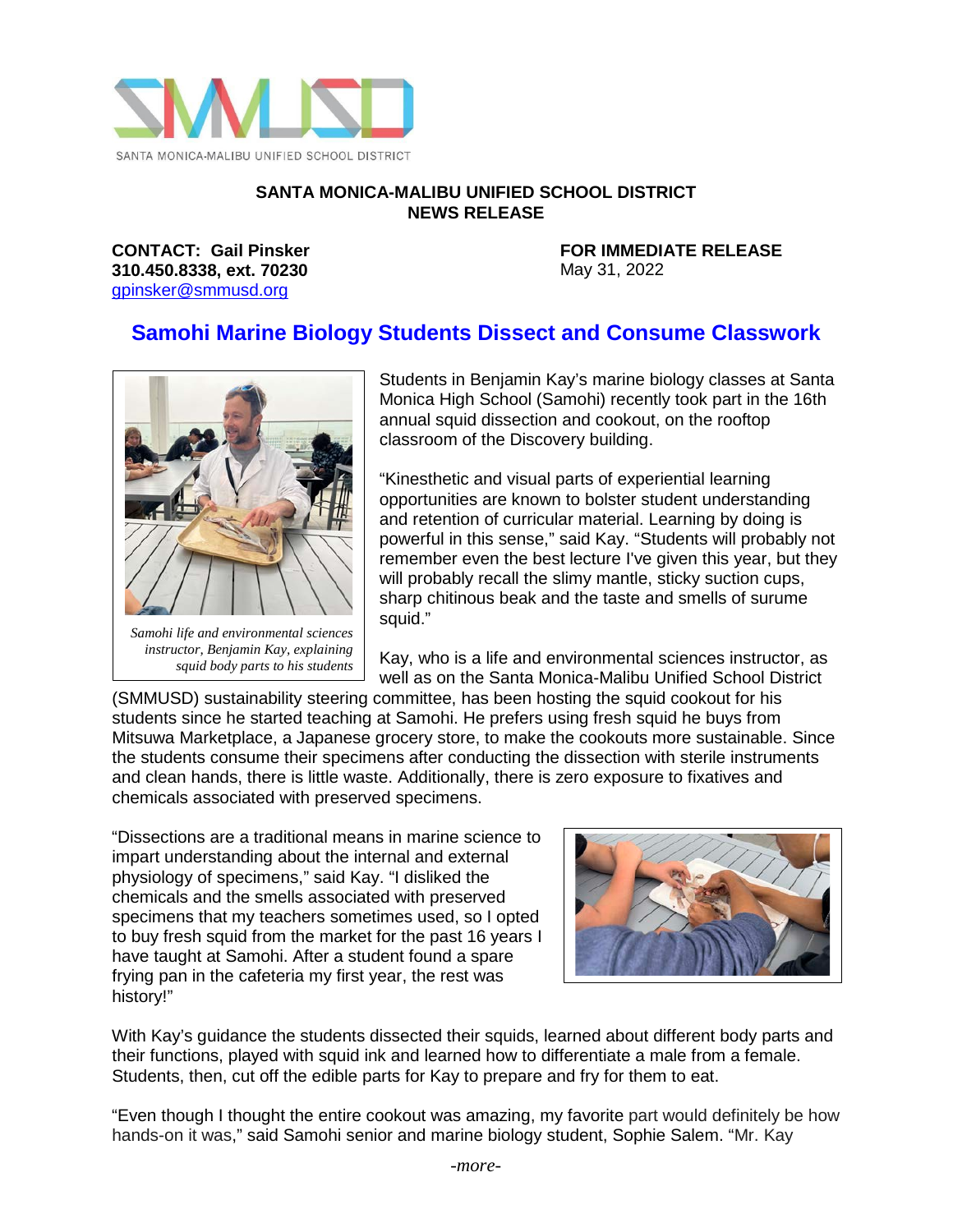allowed us to touch all the parts of the squid while learning what every part does, which was really intriguing. I loved being able to eat the squid at the end. We were able to take the squid apart in order to prepare it to eat, which was so much fun!"

Kay explained that in previous years the cookouts were held in vacant lab stations in classrooms, with just the windows open. For those who do not like the smell of seafood, especially not early in the morning, hosting the cookout within the building became a bother.

"The Discovery rooftop is a perfect setting to do our thing while taking in the ocean view," said Kay. "My students and I are really grateful to have access to the Discovery building, which is proving an ideal setting to learn and teach in."





*Written by Diana Bouchaaya, Communications Specialist*

# # #

**SANTA MONICA-MALIBU UNIFIED SCHOOL DISTRICT 1651 16TH Street, Santa Monica, CA 90404 ph: 310.450.8338; fax: 310.581.1138 [www.smmusd.org](http://www.smmusd.org/)  Follow us on Twitter: @SMMUSD Follow us on Instagram: @smmusd\_official**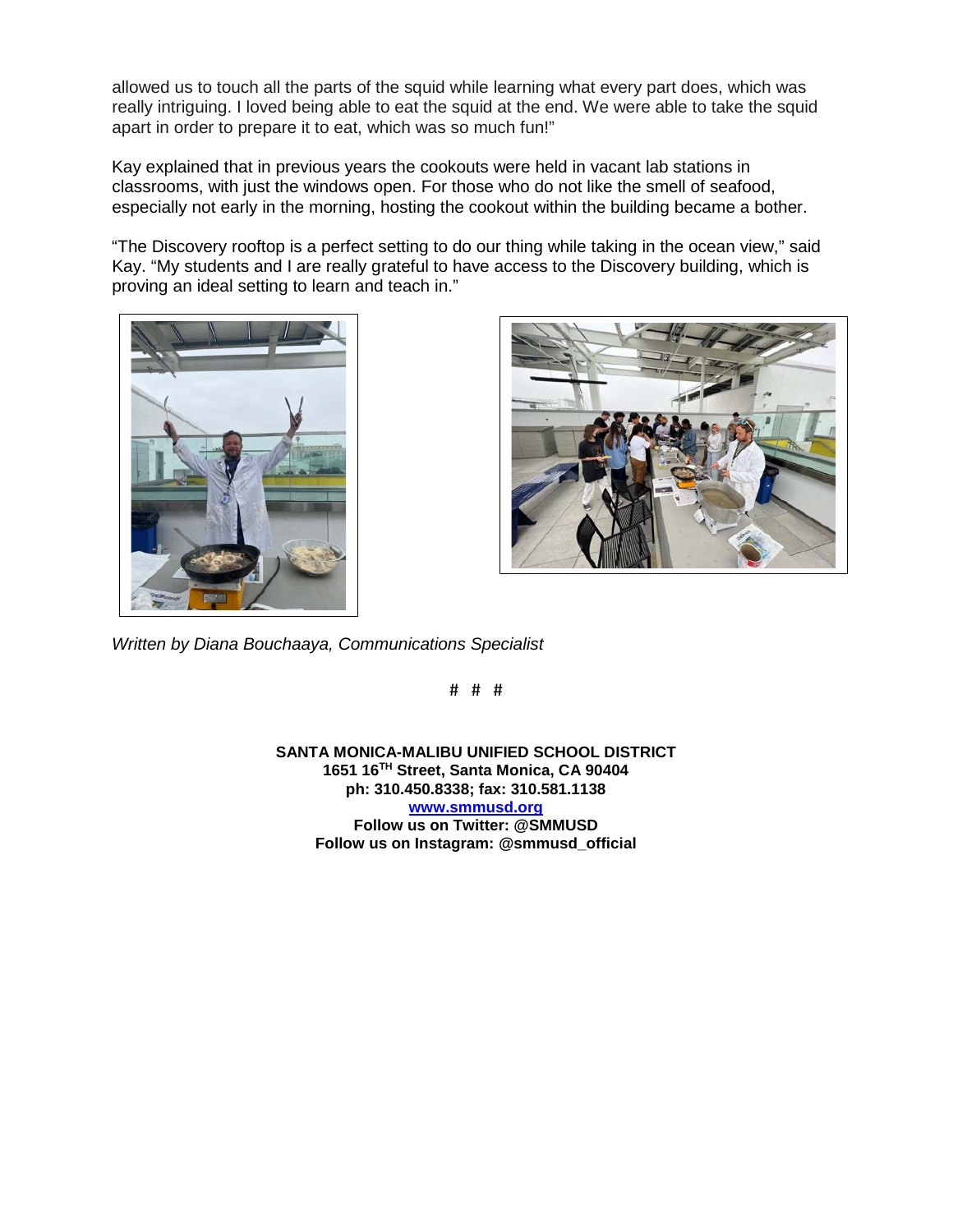

## **SANTA MONICA-MALIBU UNIFIED SCHOOL DISTRICT NEWS RELEASE**

**310.450.8338, ext. 70230** May 31, 2022 [gpinsker@smmusd.org](mailto:gpinsker@smmusd.org)

**CONTACT: Gail Pinsker FOR IMMEDIATE RELEASE**

## **Los estudiantes de Biología Marina de Samohi analizan y consumen lo que estudian en su clase**



*Benjamin Kay, instructor de ciencias de la vida y ambientales, explica a sus estudiantes las diferentes partes del calamar.* Los estudiantes de la clase de Biología Marina del profesor Benjamin Kay de la preparatoria Santa Mónica High (Samohi) participaron recientemente en la clase anual número16 de disección y cocción del calamar, realizada en un salón ubicado en la azotea del edificio *Discovery*.

"Se sabe que el aprendizaje que ofrece oportunidades de experiencias cenestésicas y visuales mejoran el entendimiento y retención del material de estudios en el estudiante. Aprender haciendo es muy poderoso en este sentido", dijo Kay. "Los estudiantes quizá no recuerden la mejor clase que he dado este año, pero probablemente recordarán el manto resbaloso, las ventosas, el pico quitinoso, el sabor y olor del surume de calamar".

Kay, quien es un instructor de ciencias de la vida y ambientales, así como integrante del comité guía para la sustentabilidad del Distrito Escolar Unificado de Santa Mónica-Malibú (SMMUSD), ha organizado la cocción del calamar con sus estudiantes desde que empezó a dar clases en Samohi. Prefiere usar calamares frescos que compra en el Mercado Mitsuwa, una tienda de productos japoneses, para que el evento además sea más sustentable. En tanto que los estudiantes consumen el espécimen después de examinarlo con los instrumentos estériles y con las manos limpias, hay muy poco desperdicio. Además, no están expuestos a fijadores y químicos que se utilizan para conservar los especímenes.

"En ciencias marinas, las disecciones son maneras tradicionales en las que se imparten las clases para entender la fisiología interna y externa de los especímenes", refirió Kay. "No me gustaban los químicos y los olores que normalmente tenían los especímenes conservados que utilizaba mi maestro, así que en los últimos 16 años que he impartido clases en



Samohi he optado por comprar calamar fresco del mercado. En una ocasión uno de mis estudiantes encontró en la cafetería un sartén que podíamos usar, ¡el resto es historia!